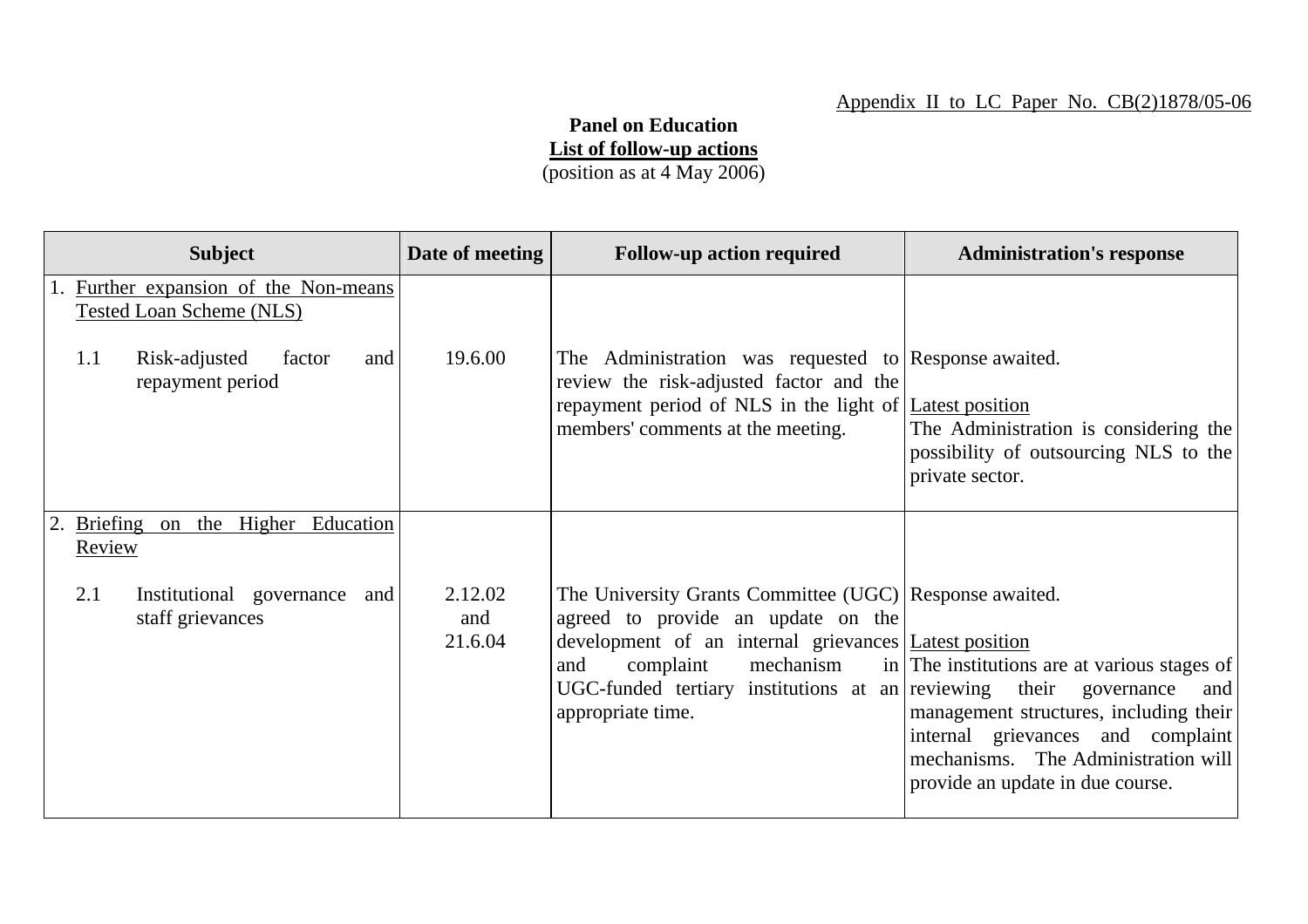| <b>Subject</b>                                                                                                                                     | Date of meeting | <b>Follow-up action required</b>                                                                                                                                                                                                                                                                                                                                                                                                                                                                     | <b>Administration's response</b>                                                                                                          |
|----------------------------------------------------------------------------------------------------------------------------------------------------|-----------------|------------------------------------------------------------------------------------------------------------------------------------------------------------------------------------------------------------------------------------------------------------------------------------------------------------------------------------------------------------------------------------------------------------------------------------------------------------------------------------------------------|-------------------------------------------------------------------------------------------------------------------------------------------|
| 2003<br>Results of the<br>Language<br>3.<br>Proficiency Assessment for teachers<br>3.1<br>Options for upgrading the<br>quality of English teachers | 23.6.03         | The Administration was requested to Response awaited.<br>explore workable options for upgrading<br>the quality of English teachers and <i>Latest Position</i><br>provide a paper.                                                                                                                                                                                                                                                                                                                    | The recommendations of the SCOLAR<br>Action Plan are being implemented.<br>These will help to upgrade the quality<br>of English teachers. |
| 4. Consolidation of high cost and low<br>utilization primary schools                                                                               |                 |                                                                                                                                                                                                                                                                                                                                                                                                                                                                                                      |                                                                                                                                           |
| Policy and follow-up measures<br>4.1                                                                                                               | 19.4.04         | The Administration was requested to Response awaited.<br>provide an information paper on its<br>long-term policy and follow-up measures   Latest Position<br>to resolve the problems arising from The information paper will be prepared<br>consolidation of under-utilized primary in due course taking into account the<br>schools and provide an estimate of the outcome of the various reviews in<br>number of primary schools which would progress.<br>be affected by the policy in the future. |                                                                                                                                           |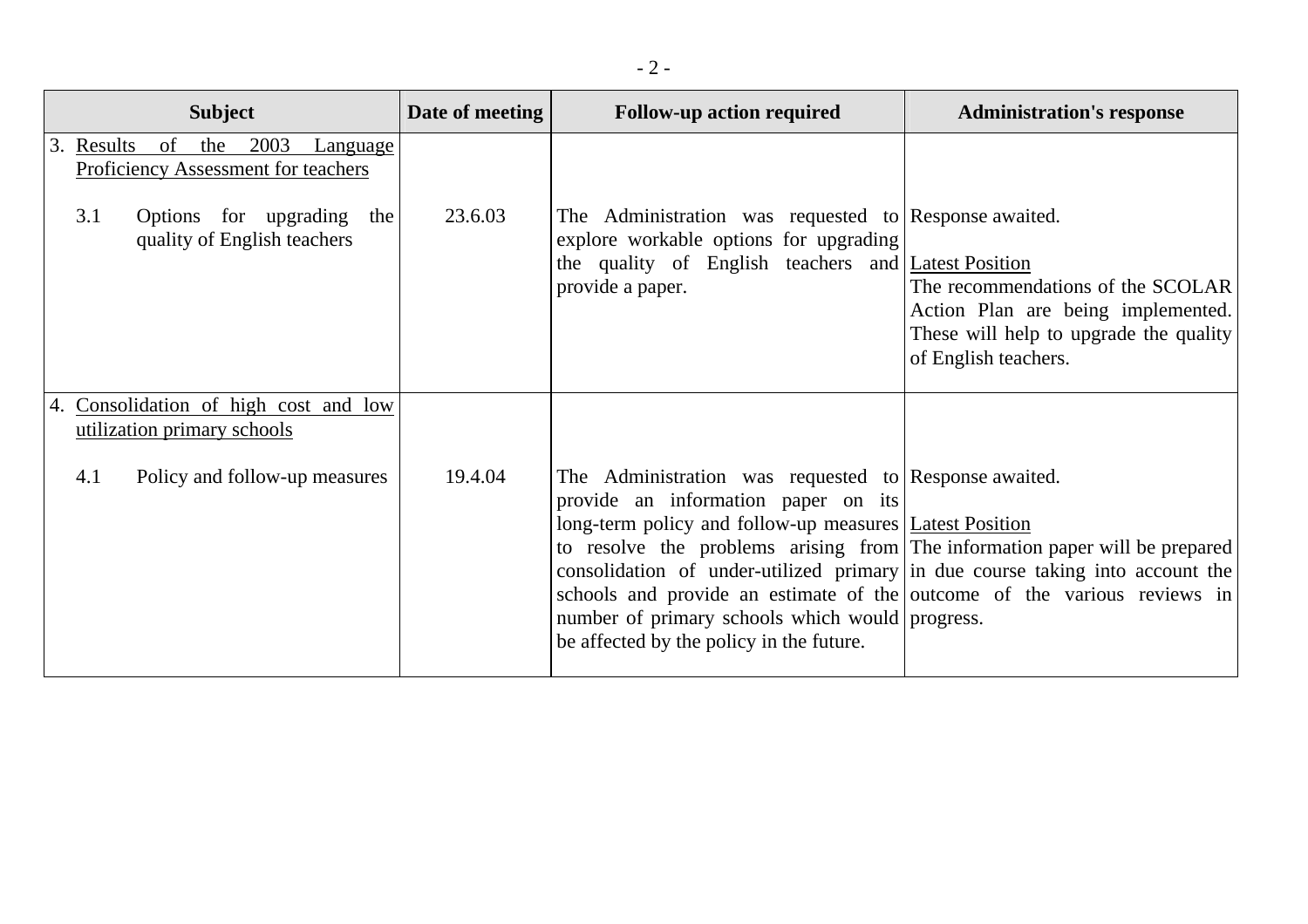| <b>Subject</b>                                                                                 | Date of meeting | <b>Follow-up action required</b>                                                                                                                                                                                                                               | <b>Administration's response</b>                                                                                                                                                                                                                                                                                                                                                                                                                                                                                                                                                                                                                                                                                                                                                                        |
|------------------------------------------------------------------------------------------------|-----------------|----------------------------------------------------------------------------------------------------------------------------------------------------------------------------------------------------------------------------------------------------------------|---------------------------------------------------------------------------------------------------------------------------------------------------------------------------------------------------------------------------------------------------------------------------------------------------------------------------------------------------------------------------------------------------------------------------------------------------------------------------------------------------------------------------------------------------------------------------------------------------------------------------------------------------------------------------------------------------------------------------------------------------------------------------------------------------------|
| 5. Reforming the academic structures for<br>senior secondary education and higher<br>education |                 |                                                                                                                                                                                                                                                                |                                                                                                                                                                                                                                                                                                                                                                                                                                                                                                                                                                                                                                                                                                                                                                                                         |
| 5.1<br>Support measures for teachers                                                           | 29.10.04        | The Administration was requested to<br>provide an information paper on the<br>existing number of training hours as well<br>as the anticipated number of training<br>hours for professional development of<br>teachers and principals in the next few<br>years. | Response awaited.<br><b>Latest Position</b><br>The general view regarding training<br>needs<br>of<br>teachers<br>during<br>the<br>consultation on the new academic<br>structure for senior secondary and<br>higher education is that the number of<br>hours and the modes of training should<br>be on needs basis according to<br>individual<br>professional<br>continuous<br>development plans. Schools<br>also<br>welcome the use of school-based or<br>web-based professional development<br>programs provided<br>by<br>different<br>institutions including Education and<br>Manpower Bureau to meet distinct<br>needs. Therefore the overall anticipated<br>hours of training for teachers and<br>principals in the next few years will be<br>subject to a fluid interplay of supply<br>and demand. |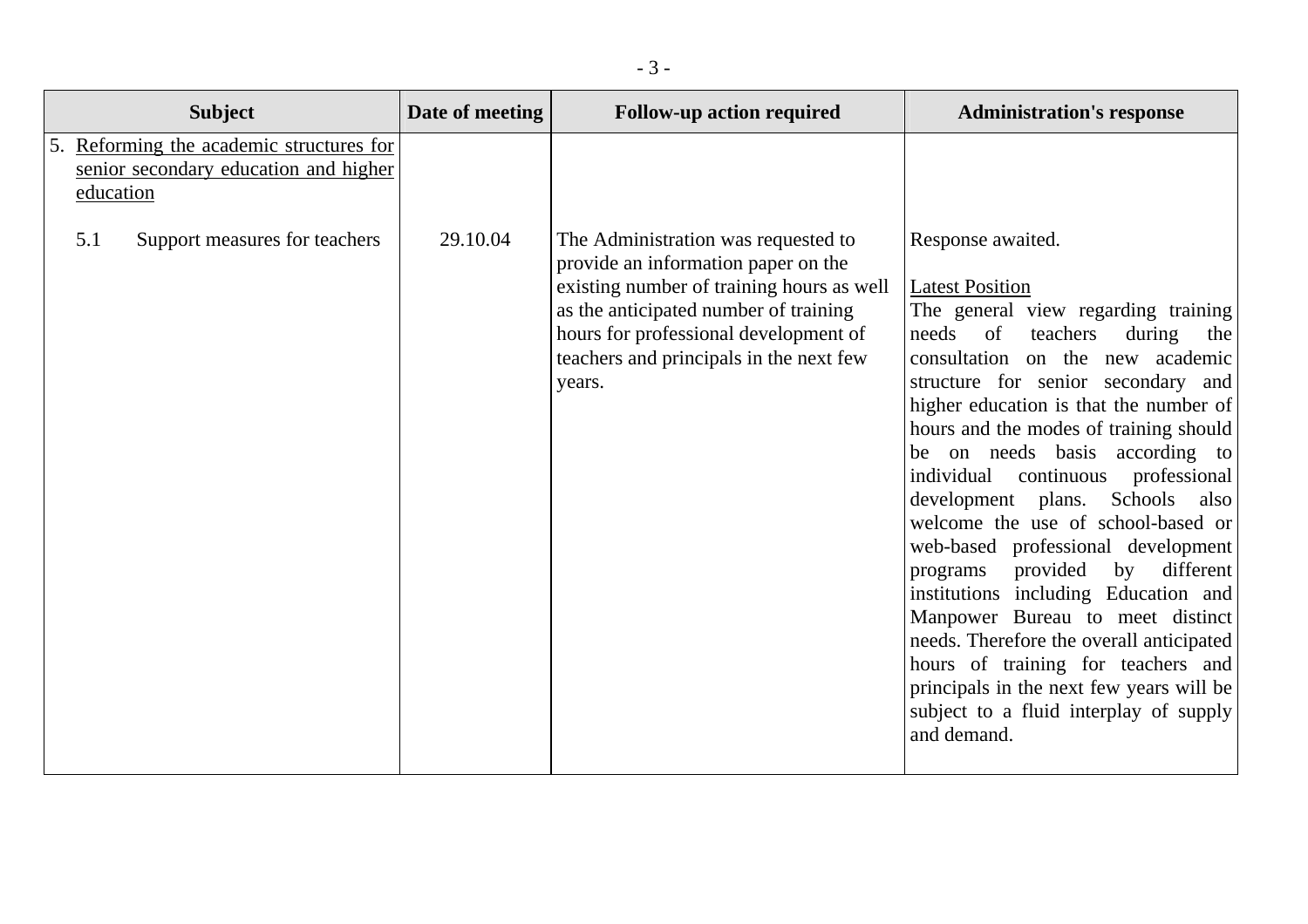|    | <b>Subject</b>                                                                                                                                   | Date of meeting | <b>Follow-up action required</b>                                                                                                                                                                                   | <b>Administration's response</b>                                                                                        |
|----|--------------------------------------------------------------------------------------------------------------------------------------------------|-----------------|--------------------------------------------------------------------------------------------------------------------------------------------------------------------------------------------------------------------|-------------------------------------------------------------------------------------------------------------------------|
|    | 6. New academic structure for senior<br>secondary and higher education<br>Deadlines for consultation and<br>6.1<br>completion of the key actions | 3.6.05          | The Administration was requested to Response awaited.<br>provide an information paper setting out                                                                                                                  |                                                                                                                         |
|    |                                                                                                                                                  |                 | clearly the timeframe of the second Latest Position<br>consultation exercise, including the The information paper will be prepared<br>timetable as well as the scope and target in due course.<br>of consultation. |                                                                                                                         |
| 7. | <b>Briefing</b><br>Secretary<br>by<br>the<br>for<br>Education and Manpower on the Chief<br><b>Executive's Policy Address 2005-06</b>             |                 |                                                                                                                                                                                                                    |                                                                                                                         |
|    | Bullying and violence in schools<br>7.1                                                                                                          | 20.10.05        | The Administration undertook to provide Response awaited.<br>an information note on bullying and<br>violence in schools.                                                                                           | Latest position<br>An information note incorporating<br>results of the latest survey will be<br>prepared in due course. |
|    | 7.2<br>Provision<br>of post-secondary<br>education opportunities to meet<br>the forecast manpower needs                                          | 20.10.05        | The Administration was requested to Response awaited.<br>provide an information note on provision<br>of post-secondary education opportunities<br>to meet the forecast manpower needs.                             |                                                                                                                         |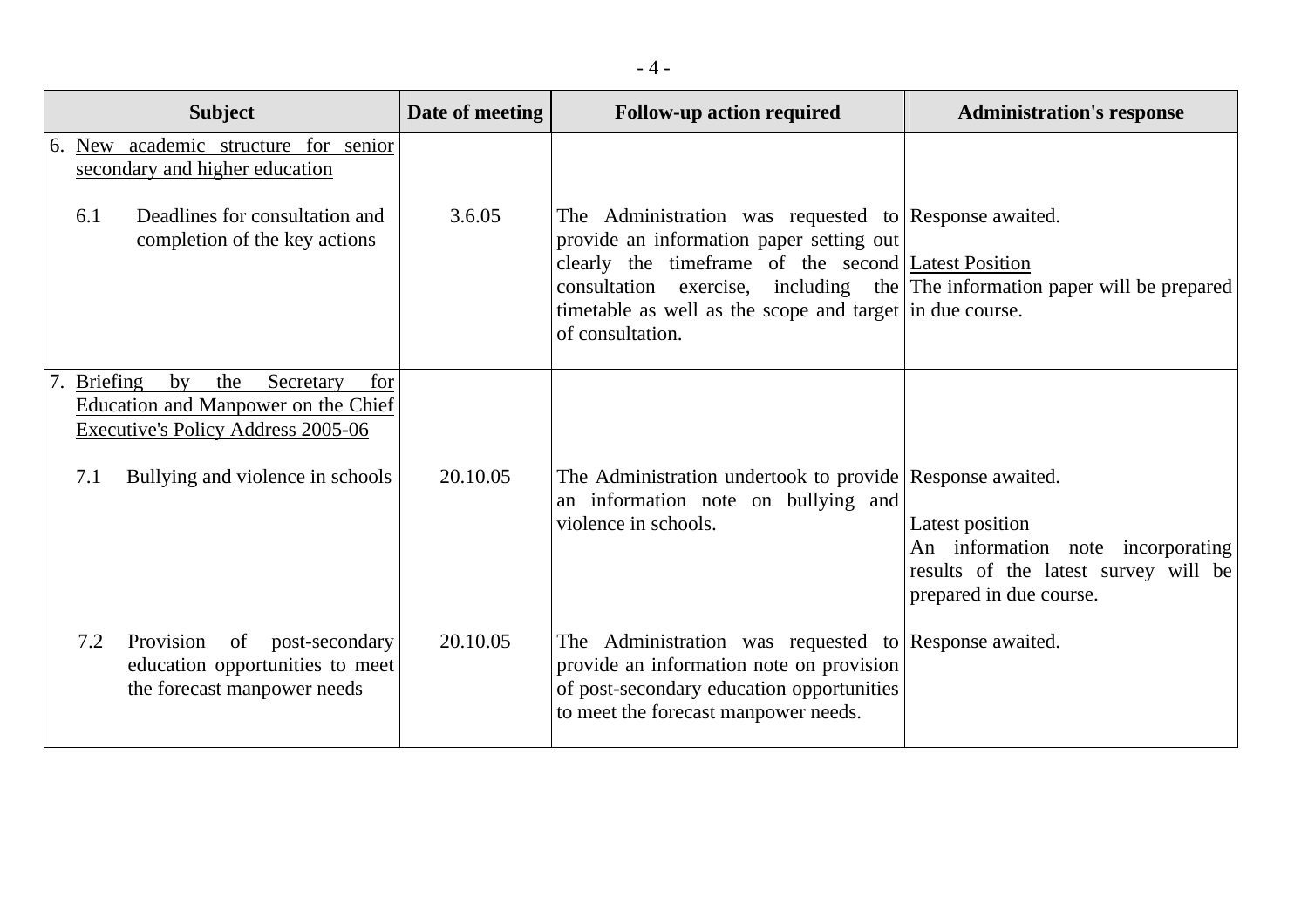|    | <b>Subject</b>                                                                                       | Date of meeting | <b>Follow-up action required</b>                                                                                                                                                                                                                                                                                                                                                                                                                                                    | <b>Administration's response</b> |
|----|------------------------------------------------------------------------------------------------------|-----------------|-------------------------------------------------------------------------------------------------------------------------------------------------------------------------------------------------------------------------------------------------------------------------------------------------------------------------------------------------------------------------------------------------------------------------------------------------------------------------------------|----------------------------------|
|    | 8. Injection into the Language Fund                                                                  |                 |                                                                                                                                                                                                                                                                                                                                                                                                                                                                                     |                                  |
|    | in<br>Teaching<br>English<br>8.1<br>of<br>kindergarten                                               | 12.12.05        | The Administration was requested to Response awaited.<br>provide the Panel with the report of the<br>pilot scheme on provision of support to<br>kindergarten in providing quality English<br>exposure to pre-primary students.                                                                                                                                                                                                                                                      |                                  |
|    | Teaching of Chinese Language<br>8.2<br>in Putonghua                                                  |                 | The Administration was requested to Response awaited.<br>provide the Panel with the report on the<br>survey conducted by the Standing<br>Committee on Language and Research on<br>the use of Putonghua to teach Chinese<br>Language in schools.                                                                                                                                                                                                                                     |                                  |
| 9. | Consultation<br>career-oriented<br>on<br>studies and new academic structure for<br>special education |                 |                                                                                                                                                                                                                                                                                                                                                                                                                                                                                     |                                  |
|    | Progress report on the results of<br>9.1<br>the consultation                                         | 13.2.06         | The Administration was requested to Response awaited<br>provide<br>a progress<br>report<br>after<br>consultation with the special education<br>The update should include an<br>setter.<br>estimate of the funding for special<br>education under the new academic<br>structure, and the provision of 10-year<br>basic education for students with<br>intellectual disability, having regard to<br>their need to attend various therapies,<br>medical attention and hospitalisation. |                                  |

- 5 -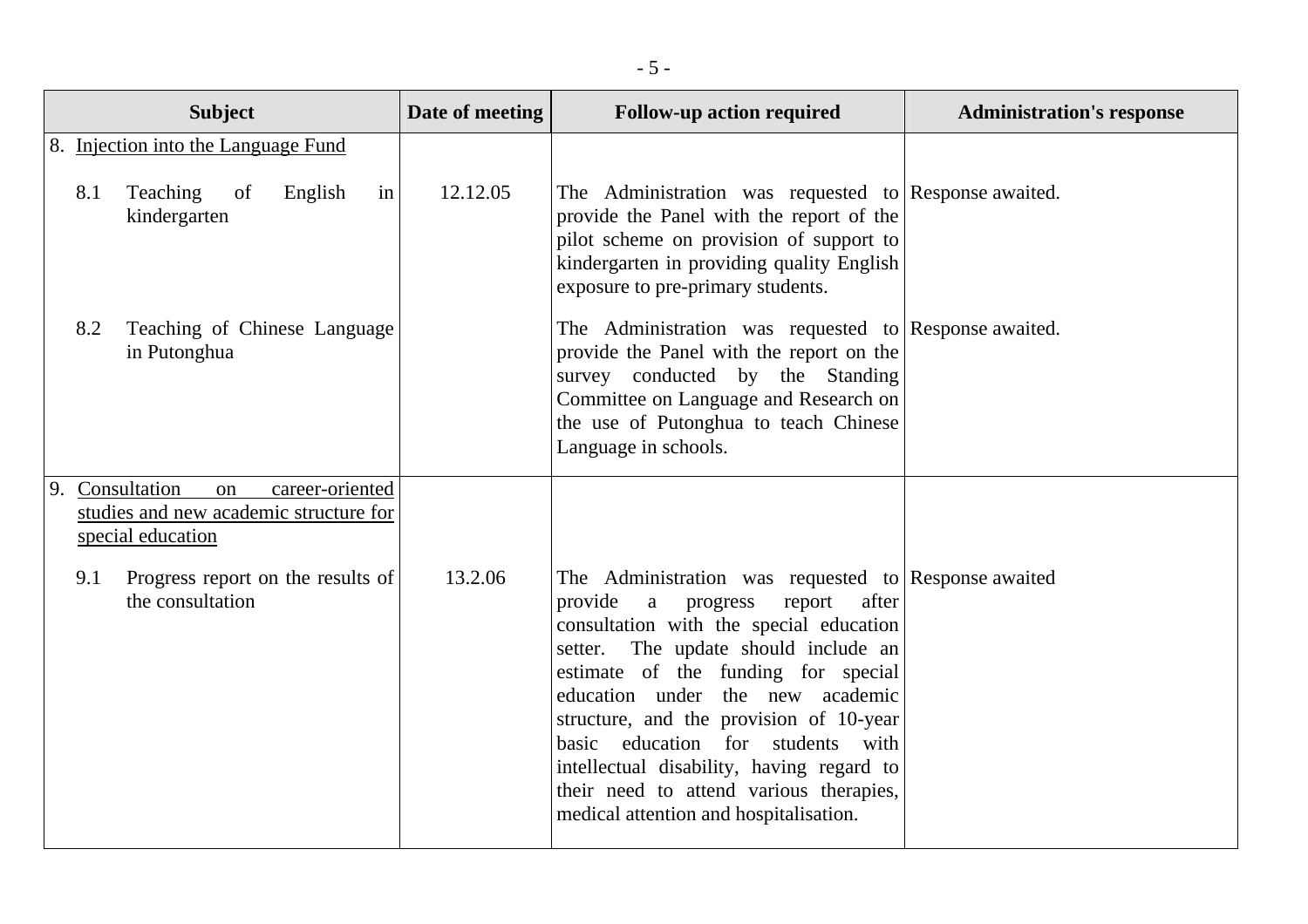| <b>Subject</b>                                                                                  | Date of meeting | <b>Follow-up action required</b>                                                                                                                                                                                                                                                                                                                                                                                                            | <b>Administration's response</b> |
|-------------------------------------------------------------------------------------------------|-----------------|---------------------------------------------------------------------------------------------------------------------------------------------------------------------------------------------------------------------------------------------------------------------------------------------------------------------------------------------------------------------------------------------------------------------------------------------|----------------------------------|
| 10. Review of Post-secondary Education<br>Sector                                                |                 |                                                                                                                                                                                                                                                                                                                                                                                                                                             |                                  |
| 10.1 Reduction<br>of<br>taught<br>sub-degree<br>post-graduate and<br>programme places           | 27.3.06         | The Administration was requested to Response awaited<br>provide a breakdown of the reduction in<br>the number of publicly-funded taught   Latest Position<br>post-graduate and sub-degree programme An information paper on $10.1 - 10.3$<br>places in UGC-funded institutions since will be prepared in due course after<br>the adoption of the self-financing policy collection of relevant information.<br>in the 2003-04 academic year. |                                  |
| 10.2 Appointment of<br>sub-degree<br>programme graduates to civil<br>service posts              | 27.3.06         | The Administration was requested to<br>provide statistics on sub-degree graduates<br>appointed to the civil service posts over<br>the past years.                                                                                                                                                                                                                                                                                           |                                  |
| 10.3 University places for sub-degree<br>programme graduates                                    | 27.3.06         | The Administration was requested to<br>provide the respective numbers of<br>sub-degree programme graduates who<br>were assessed to be capable of pursuing<br>university education in the 2004-05 and<br>2005-06 academic years.                                                                                                                                                                                                             |                                  |
| 10.4 Allocation of vacated school<br>premises for use by private<br>post-secondary institutions | 27.3.06         | The Administration was requested to Response awaited<br>allocating vacated school<br>consider<br>premises to post-secondary education<br>service providers                                                                                                                                                                                                                                                                                  |                                  |